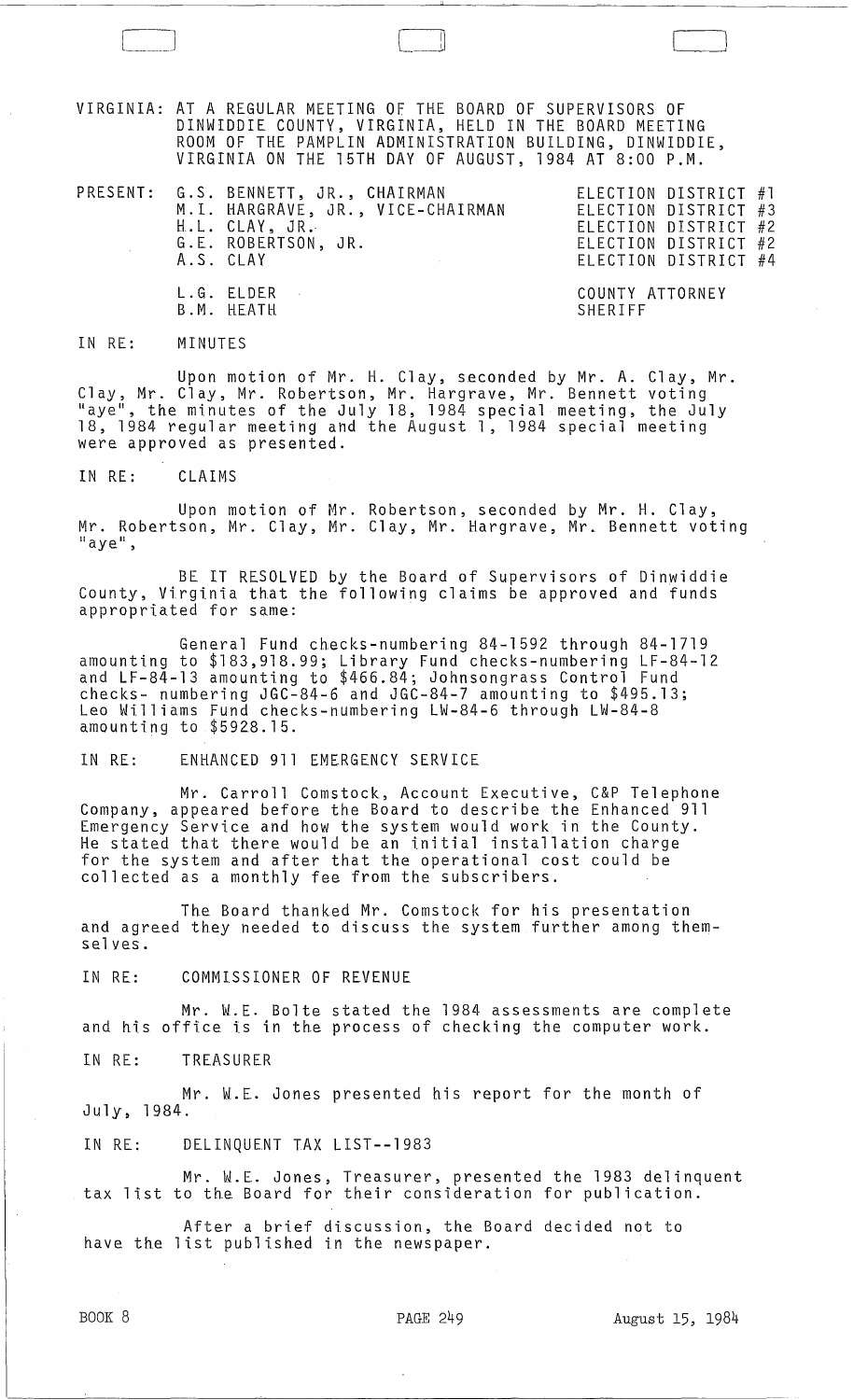## IN RE: EXECUTIVE SESSION

Upon motion of Mr. Robertson, seconded by Mr. Hargrave, Mr. Robertson, Mr. Hargrave, Mr. Clay, Mr. Clay, Mr. Bennett voting "aye", pursuant to Sec. 2.1-344(6} of the Virginia Freedom of Information Act, the Board moved into Executive Session at 8:49 P.M. to discuss legal matters. The meeting reconvened into  $0$ pen Session at 8:57 P.M.

IN RE: RADIO COMMUNICATIONS SYSTEM--AWARD OF BID TO MOTOROLA

Sheriff B.M. Heath advised the Board that bids had been solicited for a new radio system and asked Wendy Quesenberry to present the information. Mrs. Quesenberry advised the Board that one bid was received, from Motorola, Inc., and two "No Bids" were received which were from Aerotron and Tactel, Inc.

The total system consists of portables and accompanying vehicular repeaters, a new console and two new base stations with antennas. If the equipment is ordered by August 22, 1984, before the price increase, the basic equipment cost would be \$67,976.00. Adding the optional items of 2 microphones for the portables, 5 desk chargers and the installation charge, the total equipment price would be \$77,131.00.

Ms. Quesenberry stated that a quote was requested as an option for a 10 channel Logger/Recorder that will operate 24 hours a day. The cost of this recorder is \$16,778. She added that the bid has been reviewed by the State representatives who completed the study of the needs of the department as well as the Sheriff and his Captain, and she felt what was being proposed was an adequate system for all.

Sheriff Heath stated that the logger/recorder would be very beneficial to his department and asked the Board to accept this proposal for a new radio communications system.

Mrs. Quesenberry advised the Board that after the new system is installed, there was a possibility the antenna would need to be raised to insure coverage in certain low spots in the County. The recommendation of the State representatives was to install the new system first. Ms. Carol Wade, Motorola representative, stated that coverage surveys were being done now. Ms. Wade added that a tower study was included in the installation charge to certify its safety before installation of the new antennas. She stated that the cost of a new tower would be \$15,000 to \$18,000. Mr. Hargrave asked if Motorola had engineers in-house to replace the tower if necessary. Mr. Wayne Frick, with Motorola, stated Motorola would be responsible for seeing it was done.

Mr. Hargrave asked where the County was if the survey determines the tower is unsafe. Mr. Dale Ramey of Comm-Tronics, a Motorola service shop, stated they were requiring heavier cables in the bid. Mr. Robertson asked what would happen should the tower be determined to be unsafe.

The County Administrator stated that if it was determined that a new tower is needed, it would have to be bid out; but he felt that could be done by the time the other equipment is delivered.

Upon motton of Mr. Hargrave, seconded by Mr. H. Clay, Mr. Hargrave, Mr. Clay, Mr. Clay, Mr. Robertson, Mr. Bennett voting "aye", the bid of Motorola for a new radio communications system was accepted with the options as requested by Sheriff B. M. Heath.

#### IN RE: BUILDING INSPECTOR

Mr. James L. Blaha was not present but his report was read for the month of July, 1984.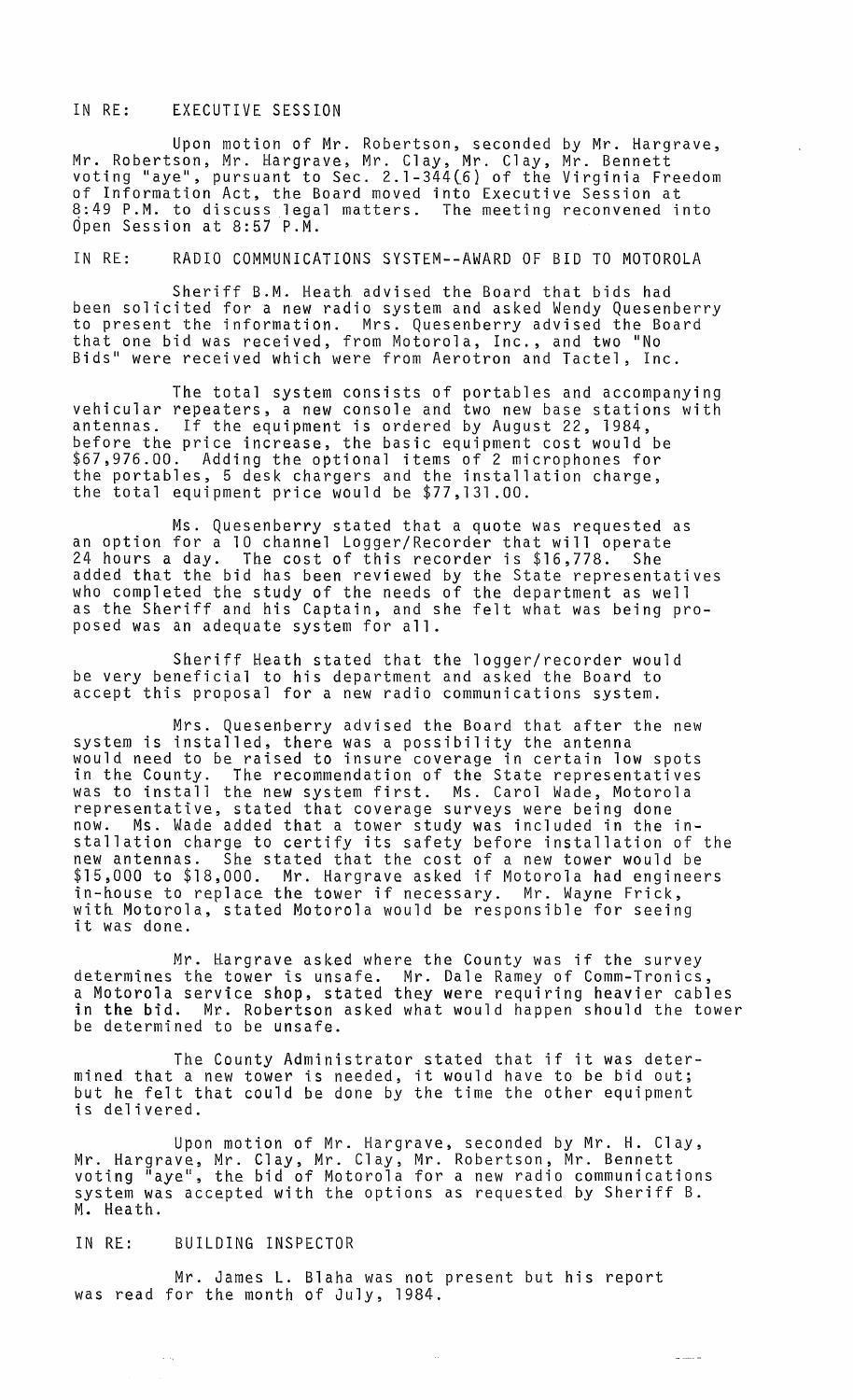#### IN RE: ANIMAL WARDEN

Mr. L.A. Brooks, Jr. presented his report for the month of July, 1984.

IN RE: LIVESTOCK CLAIM--N.C. WINN

l-] ill

Upon motion of Mr. A. C1 ay, seconded by Mr. Robertson, Mr. Clay, Mr. Robertson, Mr. Clay, Mr. Hargrave, Mr. Bennett voting "aye", Mr. N.C. Winn was awarded \$68.75 for one (1) calf.

Mr. Hargrave asked the Animal Warden if he needed any more equipment. Mr. Brooks stated he did not. Mr. Bennett asked if he was adressing the complaints brought up at the last meeting. Mr. Brooks stated he was trying another method to catch the dogs.

IN RE: LITTER CONTROL GRANT--1984-85

Upon motion of Mr. Robertson, seconded by Mr. A. Clay, Mr. Robertson, Mr. Clay, Mr. Clay, Mr. Hargrave, Mr. Bennett voting "aye", the following resolution was adopted:

WHEREAS, the Board of Supervisors recognizes the existency of a litter problem within the boundaries of Dinwiddie County; and

WHEREAS, the Virginia Litter Control Act of 1976 provides, through the Department of Conservation and Economic Development, Division of Litter Control, for the allocation of public funds in the form of Grants for the purpose of enhancing local litter control programs; and

WHEREAS, having reviewed and considered the Regulations and the Application covering administration and use of said funds;

NOW THEREFORE BE IT RESOLVED that the Board of Supervisors of Dinwiddie County, Virginia:

HEREBY endorses and supports such a program for the County of Dinwiddie; and

HEREBY expresses the intent to combine with the Town of McKenney in a mutually agreed upon and Cooperative Program, contingent on approval of the Application by the Department of Conservation and Economic Development, Division of Litter Control, and contingent on receipt of funds; and

HEREBY authorizes the County Administrator's Office to plan and budget for a cooperative litter control program, which shall represent said Program for all localities named in this resolution; and

FURTHER, authorizes the County Administrator's Office to apply on behalf of all of the above named localities for a Grant, and to be responsible for the administration, implementation, and completion of the Program as it is described in the attached Application Form LC-G-l; and

FURTHER accepts responsibility jointly with the County Administrator's office, Dinwiddie County and the Town of McKenney for all phases of the Program; and

FURTHER accepts liability for its pro rata share of any funds not properly used or accounted for pursuant to the Regulations and the Application; and

THAT said funds, when received, will be transferred immediately to the County Administrator's office or if coordinated by the Planning District Commission, said funds will be sent directly

]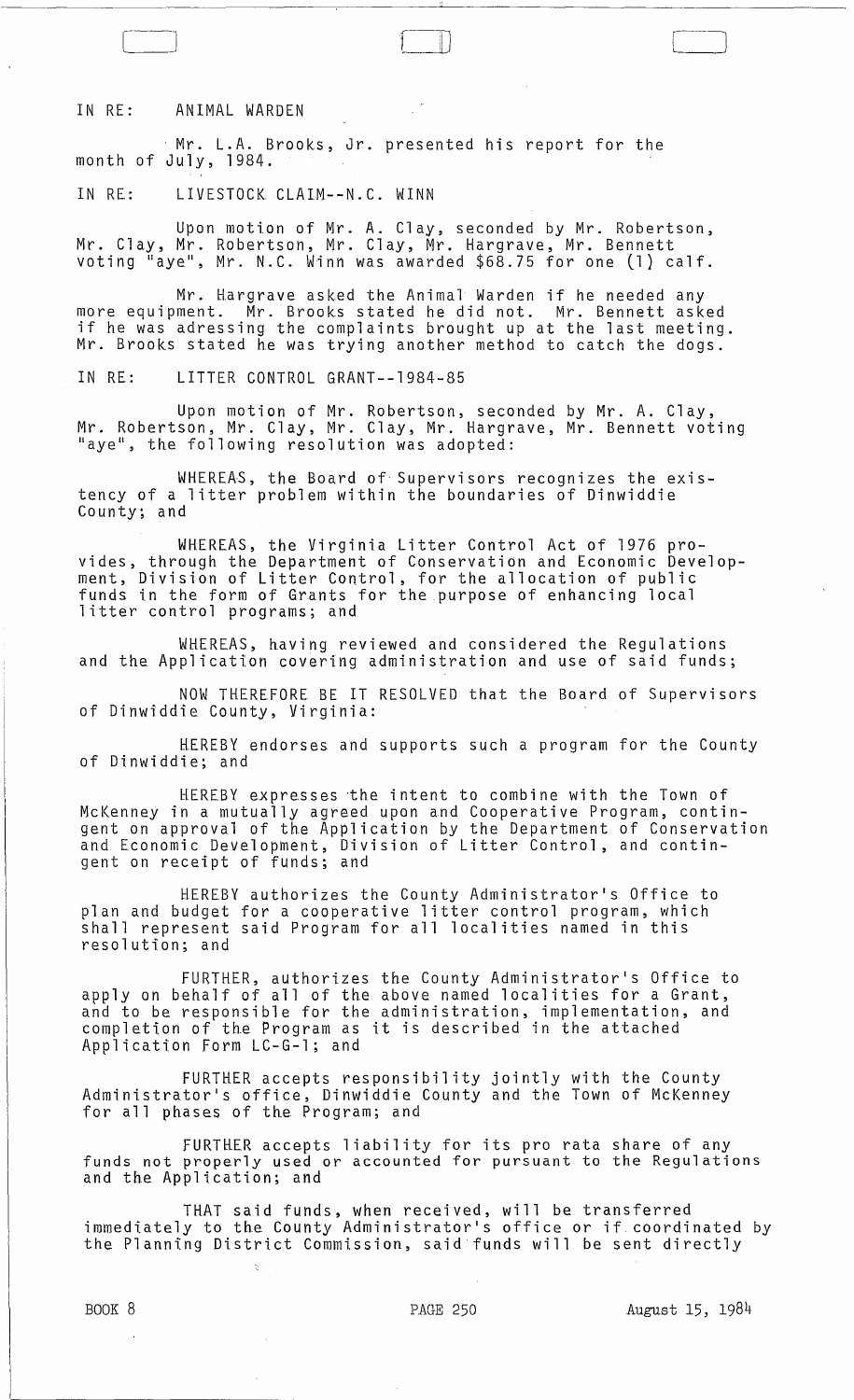to the Planning District Commission by the Department. All funds will be used in the Cooperative Program to which we give our endorsement and support.

HEREBY requests the Department of Conservation and Economic Development, Division of Litter Control, to consider and approve the Application and Program, said Program being in accord with Regulations governing use and expenditure of said funds.

IN RE: SPECIAL ENTERTAINMENT PERMIT--GLORIDINE LAMBERT

The Director of Planning presented an application for a special entertainment permit for Ms. Gloridine Lambert to hold a music festival on August 17, from 10:00 P.M. to 2:00 A.M. on Rt. 605 on the property of Richard Beasley. Ms. Lambert was not present.

Mr. Robertson asked if the applicants are appraised of the noise control ordinance. Mr. Scheid stated they are.

Upon motion of Mr. Hargrave, seconded by Mr. Robertson, Mr. Hargrave, Mr. Robertson, Mr. Clay, Mr. Clay, Mr. Bennett voting "aye", Ms. Gloridine Lambert was granted a special entertainment permit to hold a music festival on August 17, 1984 from 10:00 P.M. to 2:00 A.M. on Rt. 605 with the conditions as stated therein.

IN RE: SLH APPLICATIONS--PETERSBURG GENERAL HOSPITAL--MEDICAL COLLEGE OF VIRGINIA--GREENSVILLE MEMORIAL--JOHN RANDOLPH HOSPITAL

Upon motion of Mr. Robertson, seconded by Mr. A. Clay, Mr. Robertson, Mr. Clay, Mr. Clay, Mr. Hargrave, Mr. Bennett voting "aye",

BE IT RESOLVED by the Board of Supervisors of Dinwiddie County, Virginia that the Chairman be authorized to sign contracts for State and Local Hospitalization with Petersburg General Hospital at the rate of \$236.92; Medical College of Virginia at the rate of \$356.65; Greensville Memorial at the rate of \$214.12; and John Randolph Hospital at the rate of \$273.80.

IN RE: SUPERINTENDENT OF SCHOOLS

 $\sim$   $\omega$   $\sim$ 

Mr. Bennett asked the Superintendent of Schools if Dinwiddie was considering a "no smoking" rule at the schools. Dr. Vaughn stated it had not been discussed. The students still have to bring a signed permit from home to smoke at school.

IN RE: PUBLIC HEARING--C-84-2--GRANVILLE MAITLAND

This being the time and place as advertised in the Progress-Index on Wednesday, August 1, 1984 and Wednesday, August 8, 1984 for the Board of Supervisors to consider a conditional use permit to establish an agriculturally oriented ethanol plant on 10 acres of land located on the northeast corner of property known as the F.W. Young tract now owned by Mr. Granville Maitland.

Mr. W.C. Scheid, Director of Planning, presented the information and reviewed the action taken by the Planning Commission wherein they recommend approval with no conditions at their August 8, 1984 meeting.

Mr. Granville Maitland was present in support of his request. Mr. Brooks Whitehurst, representing the ethanol plant, ETOH, was present. He briefly reviewed the proposed plant and its operations.

Mr. and Mrs. Pemberton stated they had just moved into the area and had several questions to ask about the effects on the surrounding pr0perty. No one appeared in opposition.

 $\mathbb{Z}^2$ 

ساعت الله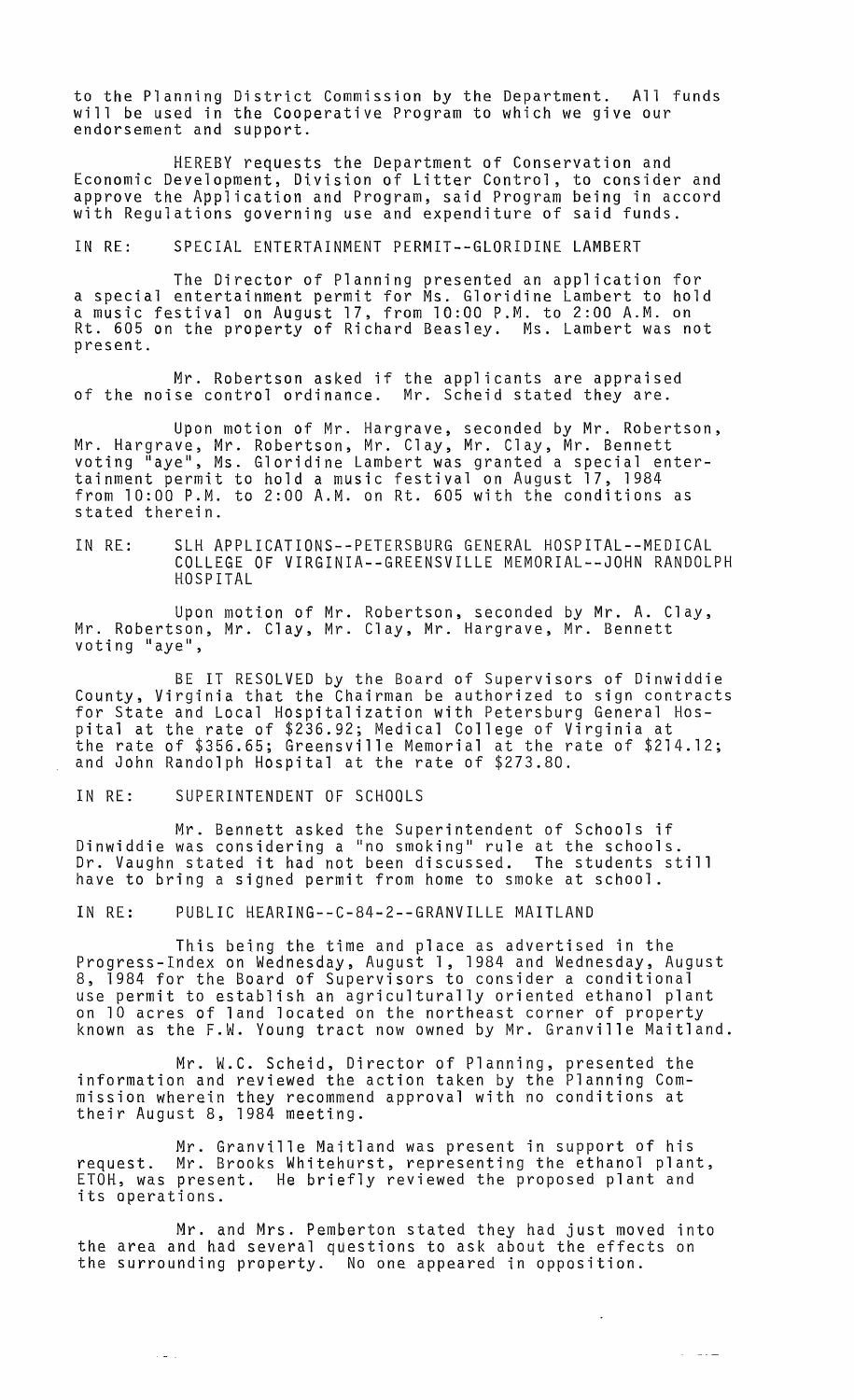Mrs. Pemberton asked about the truck traffic. She was told there would be six large trucks a day besides some farm vehicles. Mrs. Pemberton stated she was concerned about pollution. Mr. Whitehurst stated there was no objectionable odor. Mr. Maitland added that they would use rodent control methods for the grain storage.

 $\boxed{\phantom{1}}$ 

Mrs. Pemberton expressed a concern about contamination to the water supply. Mr. Maitland assured her that the direction of water run-off would be south and could in no way effect her water supply.

Mrs. Pemberton asked how far the facility would be from the road. Mr. Maitland stated 150 feet.

Mr. Pemberton stated he was concerned about investors taking over and the facility becoming larger. Mr. Maitland stated they were. asking for the maximum size allowed in the permit. Mr. Whitehurst added that the road system would-not support anything larger. Also there is not enough livestock and grain in the area.

Mr. Bennett asked if they envisioned any support outfits being drawn to the area. Mr. Whitehurst stated possibly a grain elevator but he really didn't foresee-any.

Mr. Hargrave stated that-it is part of the natural change to gasoline usage that fits into a farming situation. He added that the impact on neighbors is small to what it-would be if the grain farm could be converted to a hog farm. Hog and dairy farms are already allowed without permits.

Mr. Scheid stated no conditions have-been set because they are already established in the-application.

Upon motion of Mr. A. Clay, seconded by Mr. Hargrave, Mr. Clay,Mr. Hargrave, Mr. Clay, Mr. Robertson, Mr. Bennett voting "aye", Mr. Granville Maitland was granted a conditional use permit to establish an agriculturally oriented ethanol plant.

IN RE: APPOMATTOX REGIONAL LIBRARY CONTRACT REVISION

The County Administrator presented a copy of the revised Appomattox Regional Library contract which coincides with the original June 30, 1984 termination date.

Upon motion of Mr. Robertson, seconded by Mr. Hargrave, Mr. Robertson, Mr. Hargrave, Mr. Clay, Mr. Clay, Mr. Bennett voting "aye", the County Administrator was authorized to sign the following contract:

THIS CONTRACT, made and entered into this 1st day of July, 1984, by and between the City of Hopewell, hereinafter called Hopewell; the County of Prince George, hereinafter called Prince George, and the County of Dinwiddie, hereinafter called Dinwiddie;

# PRELIMINARY STATEMENTS

A. Previous Contract. The parties, plus the Maude Langhorne Nelson Library, previously entered into a contract, dated March 17, 1974, which-created a,regional library system for the purpose of providing free library services to the citizens of the respective localities as provided in Chapter 2 of Title 42.1 of the Code of Virginia (1950}, as amended.

B. Revision Needed. The previous contract is in need of revision and provides for the termination of the regional library system, on June 30, 1984, if proper notice had been given as pro- vided therein, and in accordance with law.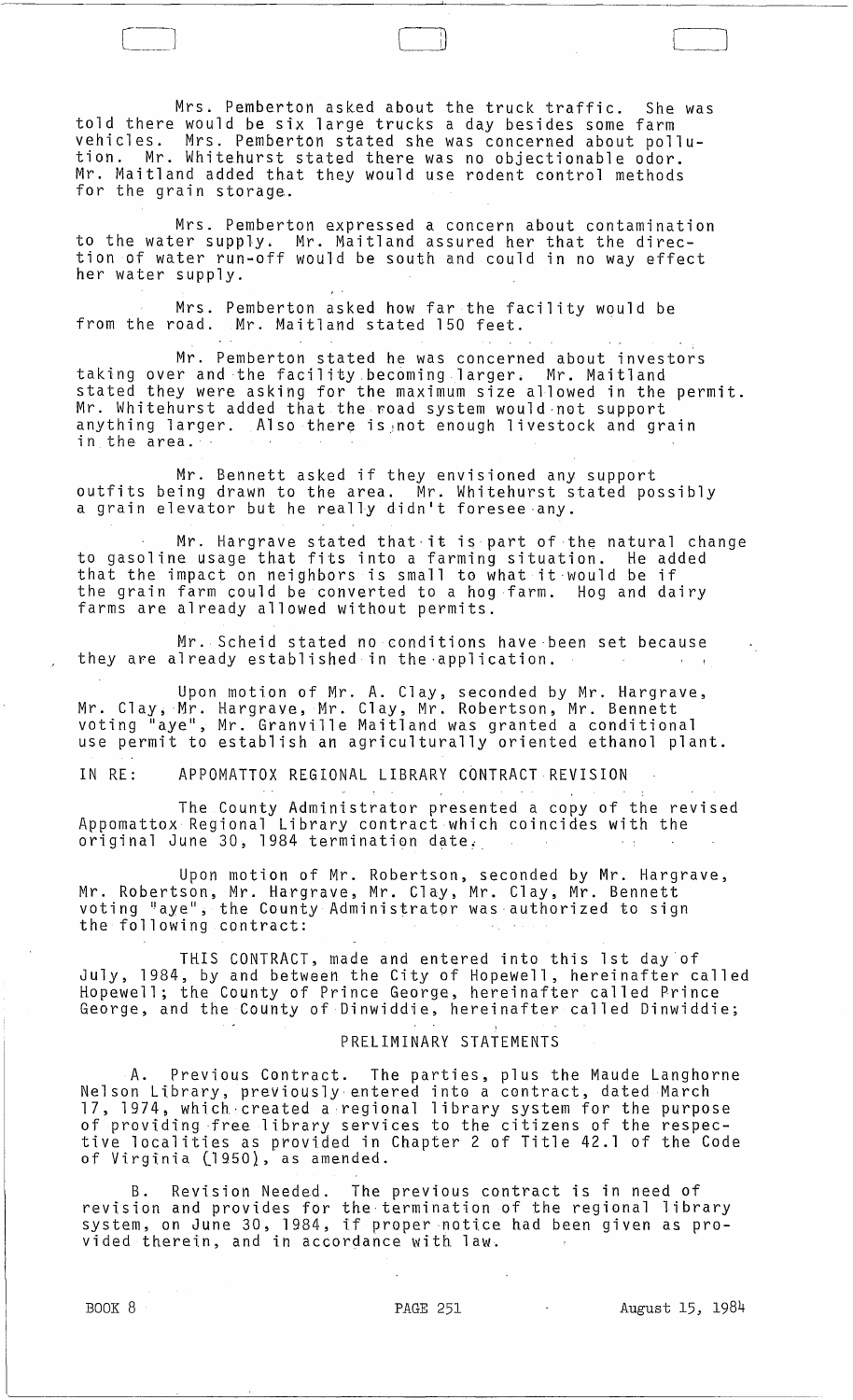C. Parties Desirous of Continuing System. The parties hereto are mutually desirous of continuing the services of the Library to the residents of the respective localities, through the headquarters library, library stations, bookmobiles, books, fixtures, and all other property now or hereafter owned, or to be owned, and all other property how or herearter owned, or to be owned, this Contract, or any extension of same, and also by any other means deemed mutually beneficial to the people included in the area served by said library.

Hopewell Approves. This Contract was submitted to the City Council of the City of Hopewell at its regular meeting on the day of \_\_\_\_\_\_\_, 1984, considered and approved said Contract and authorized its City Manager and City Clerk to execute same on behalf of said City.

E. Prince George Approves. The Board of Supervisors of<br>e George County, at its regular meeting held on the day Prince George County, at its regular meeting held on the of , 1984, considered and approveq said Contrac~d authorized its County Administrator and Secretary to execute same on behalf of said County.

F. Dinwiddie Approves. The Board of Supervisors of Dinwiddie County, at its regular meeting held on the 15th day of August, 1984, considered and approved said contract and authorized its County Administrator and Secretary to execute same on behalf of said County.

NOW, THEREFORE, in consideration of the mutual agreements contained herein, it is agreed as follows:

1. Board of Trustees. The Appomattox Regional Library will be governed by a Board of Trustees comprised of eleven (11) members. Hopewell will have five (5) trustees, Prince George, three (3), and Dinwiddie three, (3). The Trustees are to be appointed, and will serve their duties and their terms of office in accordance with Section 42.1-39 of the Code of Virginia, as amended.

2. Expenses to be Apportioned. The Trustees will apportion the expenses of the operation of the regional library system among the three (3} localities as agreed upon in this Contract. The Trustees are empowered to regulate library services to the residents of each of the three (3) localities depending upon the library services contracted for by each of the localities.

3. Administrative Headquarters. The administrative headquarters for the regional library system will be in the headquarters library building located in Hopewell.

The Library Board of Trustees will propose and submit to Hopewell, Prince George, and Dinwiddie a proposed annual operating budget for the forthcoming fiscal year, with the understanding<br>that each locality will appropriate a sum at least equal in amount to the previous yearls appropriation. In the event any locality chooses not to· appropriate the amount requested by the Trustees in their budget, the Trustees will have the· right.to restrict library service to the citizens of that locality to reflect the dimunition in revenue received by the Trustees from that locality.

5. After deducting estimated funding from the State and Federal governments and all other estimated collections and contributions, the costs of the library system shall be shared among the localities as follows: Hopewell 50%; Prince George 26%; and Dinwiddie 24%.

6. Costs of the library system shall include all costs associated with the provisions of library services, to include the operation. and maintenance costs of any facility, such as

 $\omega = \omega \omega \omega / \omega$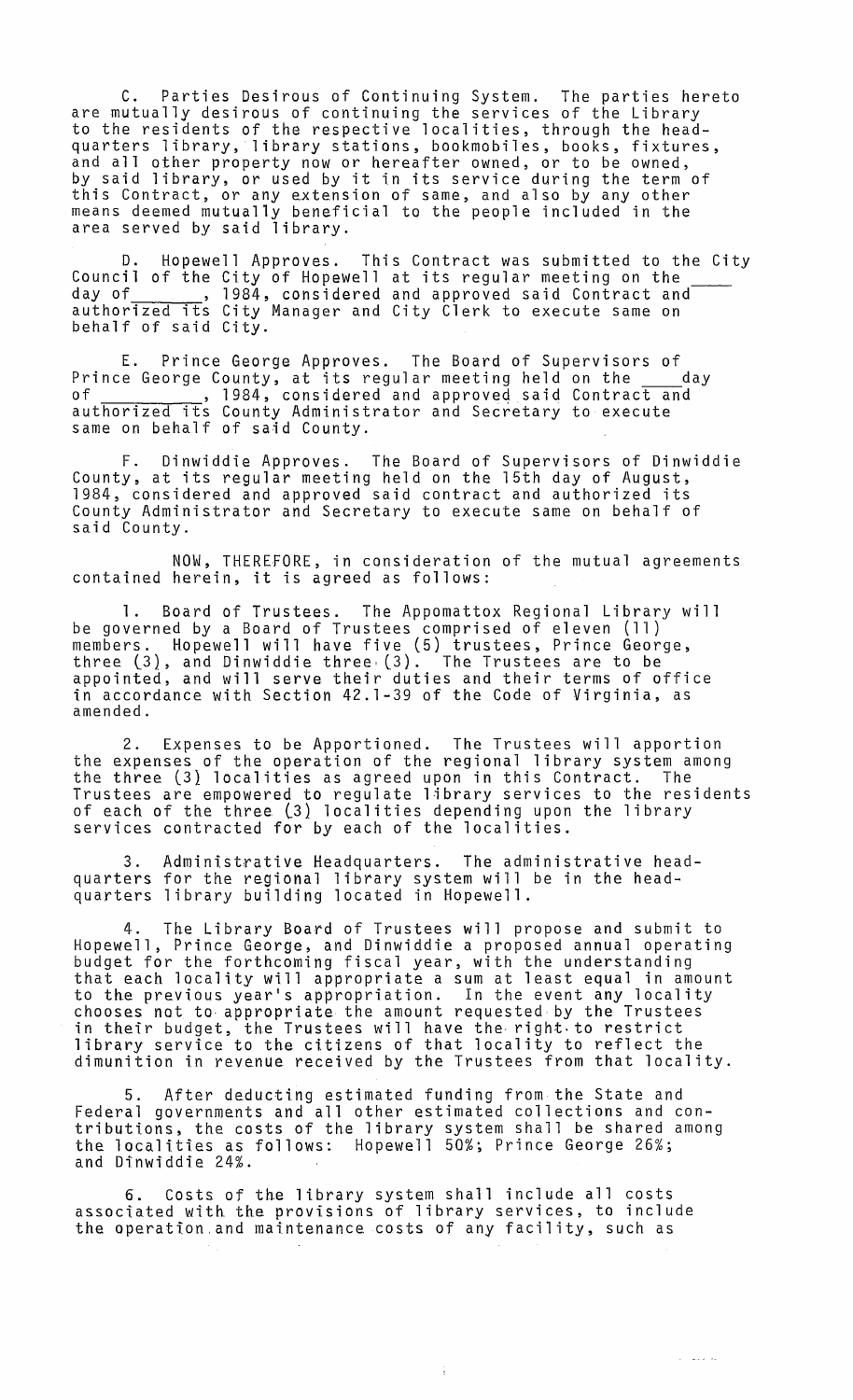electricity, air conditioning, water, heat, refuse, sewer, janitorial, and maintenance supervision, etc.

7. Rules and Regulations. The citizens of the three localities will have free access to the facilities of the regional library system subject to such rules and regulations as may be adopted by the Trustees and as provided by law.

8. Treasurer of Library Board of Trustees. The Treasurer of the Trustees will have custody, dominion, and control over all funds of the regional library system. The Treasurers of the three localities will transfer to the Treasurer of the Library Board of Trustees, on a quarterly basis, one-fourth (1/4) of the annual appropriation due from each respective locality for the operation of the regional library system. Such funds will be expended only<br>for the library services for which the localities have contracted, as provided for in this Contract, in any subsequent contracts which become addenda hereto, and in Virginia law.

9. Any extension of services by the trustees beyond the areas of the three localities signing this Contract must have the approval of the governing body of each locality.

10. Upon a proper termination of this Contract, each locality will receive a proportionate share of assets upon the following<br>guidelines:

- a. Buildings in Hopewell. The present building, or any future buildings, in Hopewell which the regional library system may own or occupy will be the sole property of Hopewell.
- b. Buildings in Prince George or Dinwiddie. Any future buildings. constructed or.purchased in either locality which the regional library system owns or occupies will be the regional fibrary system owns or occupies with be<br>the sole property of the locality in which it is located.
- c. Personal Property.

1. Hopewell - Prior to 1974. Any tangible property owned by Hopewell prior to July 1, 1974, will. be the sole property of Hopewell and not subject to distribution as otherwise provided herein.

2. Purchased During Operation. Any tangible personal property acquired by the regional library system during the term of the previous contract, this Contract, or any subsequent contracts, or addenda, will be distributed to the localities based upon the calculation by the Trustees of the proportion of each locality's percentage of funding to the regional library system for that current fiscal year.

3. Purchased by State or Federal funds. Any tangible personal property purchased with State or Federal funds will be distributed in accordance with Section 42.1-51 of the Code of Virginia (1950), as amended.

4. Liquid Assets. Any liquid assets, including but not limited to unexpended funding received from localities by the Treasurer of the Library Board. of Trustees, will be refunded and disiributed to the localities based upon the calculation by the Trustees of the proportion of each locality's percentage of funding to the regional library system of the current fiscal year.

11. This Contract shall run from July 1, 1984, until June 30, 1986. During this time, the three localities Will negotiate a contract for library services based on programmatic services (usage). Until any new agreement is. reached, this Contract shall

 $\lfloor \ \ \rfloor$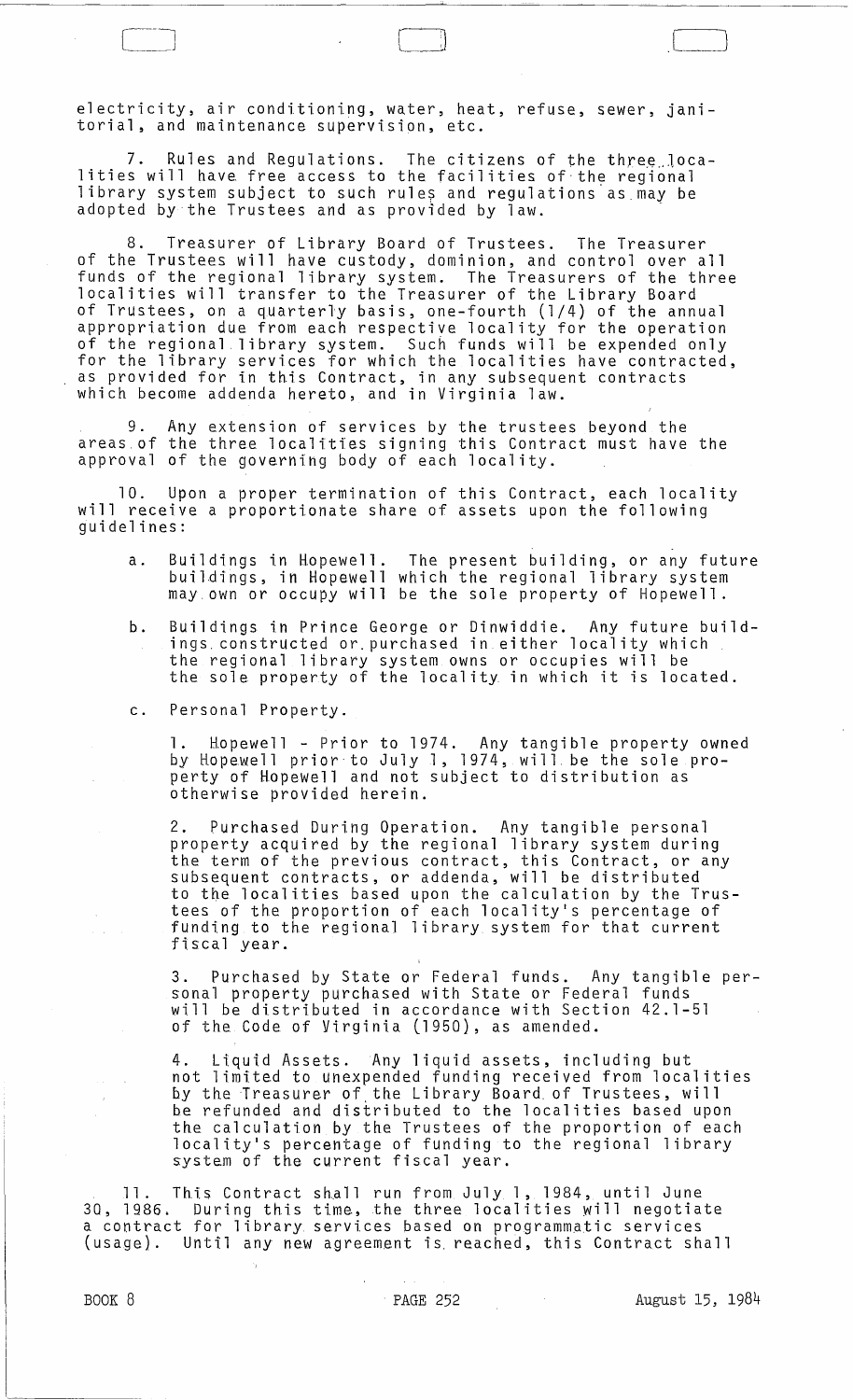continue on a year-by-year basis, unless formal termination under state law is pursued by any locality.

12. Interpreted by Virginia Law. This Contract is prepared and to be interpreted in conformity with Title 42.1, Chapter 2 of the Code of Virginia (1950), as amended, commonly cited as Virginia Code Sections  $42.1-33$  to  $4.21-58$  inclusive.

IN RE: CLEANING CONTRACT--AWARD OF BID

The County Administrator advised the Board that two bids were received on the cleaning contract for the County buildings: Swan Services, Inc. - \$27,341.60/yrly; Morton G. Thalhimer, Services - \$26,226/yrly.

He stated that the County has-been served by both firms and he was familiar with them. He recommended that the low bid from Morton G. Thalhimer Services be accepted. He added that they have agreed to evaluate and upgrade their personnel and have hired a Supervisor to be located in the Petersburg area.

Upon motion of Mr. Hargrave, seconded by Mr. Robertson, Mr. Hargrave, Mr. Robertson, Mr. Clay, Mr. Clay, Mr. Bennett voting<br>"aye",

BE IT RESOLVED by that Board of Supervisors of Dinwiddie County, Virginia that the cleaning contract for the county buildings be awarded to Morton G. Thalhimer Services Corp., beginning Sep-<br>tember 1, 1984; and

BE IT FURTHER RESOLVED by the Board of Supervisors of Dinwiddie County, Virginia that the County Administrator be authorized to sign a contract with Morton G. Thalhimer Services on behalf of the County.

IN RE: APPOINTMENT--BOARD OF ASSESSORS

Mr. Robertson nominated Mr. R.V. Lancaster, III. Mr. Hargrave nominated Mr. George L. Ridley. Mr. H. Clay nominated Mr. William L. Mitchell. Mr. A. Clay nominated Mr. B.C. Medlock. Mr. Bennett postponed his nomination at this time.

Mr. Robertson, Mr. Hargrave, Mr. Clay, Mr. Clay, Mr. Bennett voting "aye", Mr. R.V. Lancaster, III, Mr. George L. Bennett Volling aye , Mr. K.V. Lancaster, III, Mr. George L.<br>Ridley, Mr. William L. Mitchell, and Mr. B.C. Medlock were appointed to the Board of Assessors for the 1985 general reassessment.

IN RE: RENOVATION/CONSTRUCTION--CLERK'S OFFICE, HEALTH BUILDING, EASTSIDE ELEMENTARY SCHOOL

The County Administrator stated that he met with Dr. John Tietjen, Director, Crater Health District, and Mr. Charles Thomas to review the needs of the Health Department building. said the following items are needed to keep the building in a good state of repair:

Repairs to the floor. 2. Repairs/replacement of electrical facilities. 3. Correction of sinking floor in N.W. erectrical lacificies. S. Correction of sinking floor in N.W.<br>corner. 4. He felt it would be beneficial to replace the heating system with another type of heating. 5. The Health Department has requested partitions for interview rooms and storage cabinets. 6. A complete paint job--above the panelling.

On the Clerk's Office, the County Administrator stated that the Circuit Court Clerk and the Director of Planning have talked but nothing has been sketched. Mrs. Williams does want additional space. He added there might be some suggestions to better utilize the existing space. She and the Director of Planning are planning to look at some Clerk1s offices in other areas.

~~

 $\omega = \frac{1}{2\pi\epsilon}$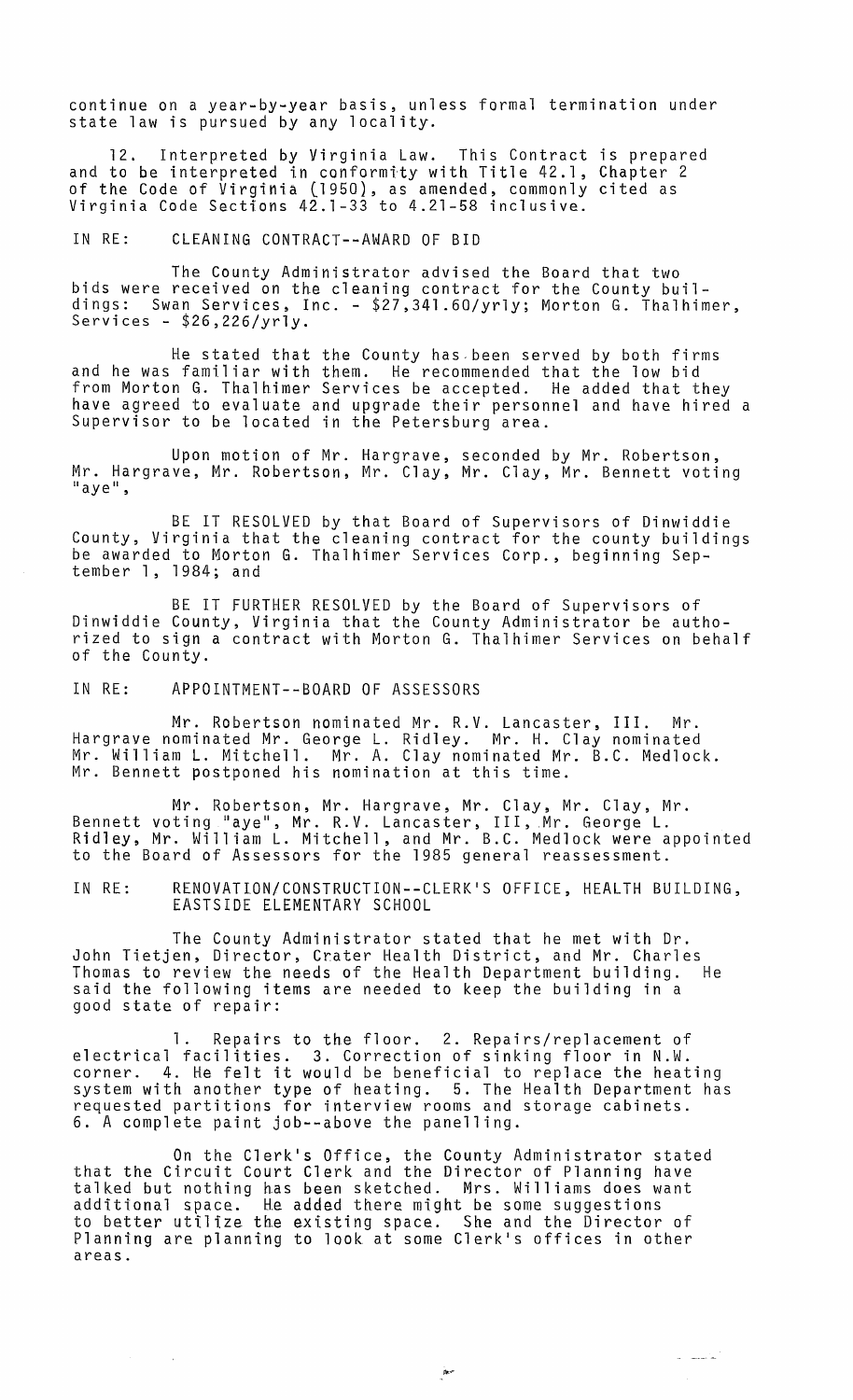The County Administrator further stated that the Eastside School roof needs replacing and extensive work is needed on the heating and air conditioning system. He then recommended that the Board seek architectural expertise because he does not feel qualified to oversee these improvements.

 $\Box$ 

Mr. A. Clay stated he did not see the need for an architect on the Clerk's office. Mr. Hargrave agreed but added that an engineering firm might be needed on the air conditioning and heating system at the school. He stated he would agree with bidding for an engineering firm on the school only; He indicated he would not consider the;stnking floor at the Health Building unless it is a problem for the workers.

The County Administrator stated that each of the improvements would have to be bid out, and this would be very time consuming. He felt the people who would be critical of an architect would be more upset over the roof not matching the Clerk's Office.

Mr. Hargrave then stated he would be amenable to seeking professional bids to offer services to accomplish the whole thing on a flat price, not a percentage of cost or hourly base. They would give a hard bid on the list of work to accomplish what the County wants, prepare the bid specifications, evaluate them and make a recommendation. He would be agreeable to this if the County Administrator feels someone is needed between the administration and the Contractor. He stated he resented having no control on percentage fees.

Mr. Bennett stated they would be allowed to· check the quotes that came in without being obligated.

Mr. Robertson stated he did not like a percentage base either, but the only way they would find out the cost is by bidding and maybe it would give them an idea.' Mr. Robertson moved that the County Administrator be authorized to seek proposals to perform<br>the services desired. Mr. H. Clay seconded the motion. Mr. Robertson, Mr. Clay, Mr. Clay, Mr. Robertson, Mr. Bennett voted  $"$ aye".

### IN RE: COURTHOUSE

Mr. L.G. Elder asked that the Board consider painting the interior and exterior of the Courthouse before it gets in terrible shape. Also, he stated an air conditioner is needed in the rear for the jury room. A window unit would be sufficient.

IN RE: HANDICAPPED NOTICE--PUBLIC HEARING

Wendy Quesenberry, Admin. Ass't., read the following notice:

"The County of Dinwiddie advises the public that it does not discriminate on the basis of handicapped status in adaccs not also kminate on the basis of handreapped seates in c grams and activities.

In order to insure that the citizens have an opportunity to have input into the County's procedures for providing services a public meeting will be conducted by Robinson, Farmer, Cox Associates, consultants to Dinwiddie County, on Thursday August 30, 1984 at 7:00 P.M. in the Board room, Pamplin Administrative'Office Building, at which time the following topics will be discussed:

- 1. Manner in which persons with handicapping conditions have access to programs and activities of the County.
- 2. Manner in which persons with handicapping conditions have access to physical facilities of the County.

PAGE 253 August 15 & 21, 1984

BOOK 8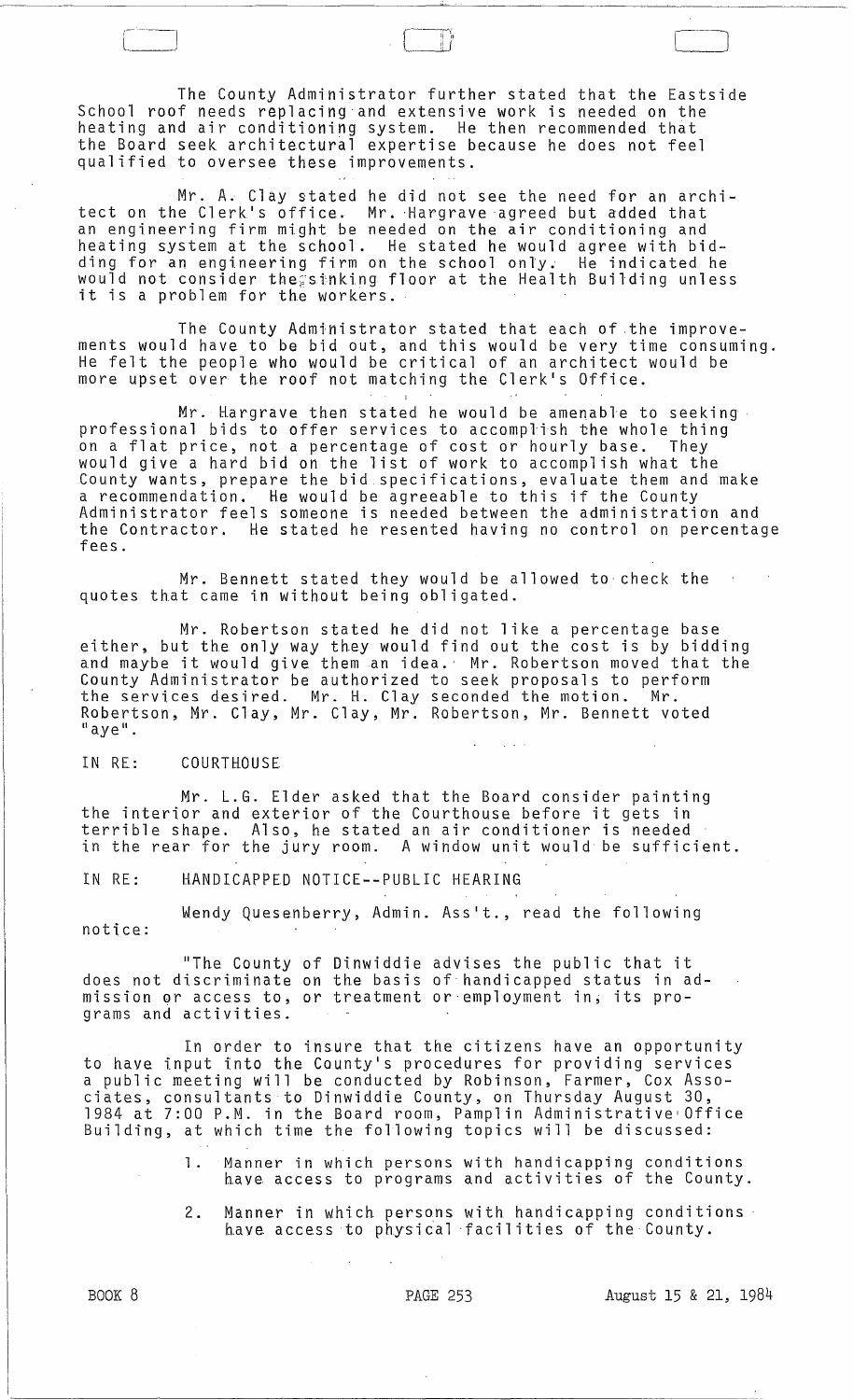3. Receipt of suggestions, comments, and information from the public concerning provision of general county services to county citizens with handicapping conditions.

Any citizens interested in services being provided to persons with handicapping conditions is invited to attend the public meeting and present any pertinent information.'

IN RE: PUBLIC HEARING--DEINSTITUTIONALIZATION OF MENTAL PATIENTS

Mr. Robertson stated that a,public hearing was being held on the deinstitutionalization of mental patients and wondered whether the County should be represented. He felt that representatives from Crater Planning District Commission would be going.

Mr. Hargrave asked if the Board needs to get a better understanding. The County Administrator stated that Martha Burton from the Crater Planning District Commission usually attends these meetings and keeps him informed.

IN RE: EXECUTIVE SESSION

Upon motion of Mr. A. Clay, seconded by Mr. H. Clay, Mr. Clay, Mr. Clay, Mr. Robertson, Mr. Hargrave, Mr. Bennett voting "aye", pursuant to Sec. 2.1-344(6) of the Virginia Freedom of Information Act, the Board moved into Executive Session at 11:11 P.M. to discuss legal matters. The meeting reconvened into Open Session at 12:26 A.M.

IN RE: ADJOURNMENT

Upon motion of Mr. H. Clay, seconded by Mr. A. Clay, Mr. Clay, Mr. Clay, Mr. Robertson, Mr. Hargrave, Mr. Bennett voting "aye", the meeting was adjourned until 7:00 P.M., August<br>21, 1984.

AUGUST 21, 1984 -- 7:00 P.M. -- CONTINUATION OF AUGUST 15, 1984 MEETING

| A.S. CLAY | PRESENT: G.S. BENNETT, JR., CHAIRMAN<br>M.I. HARGRAVE, JR., VICE-CHAIRMAN<br>H.L. CLAY, JR.<br>G.E. ROBERTSON, JR. | ELECTION DISTRICT #1<br>ELECTION DISTRICT #3<br>ELECTION DISTRICT #2<br>ELECTION DISTRICT #2<br>ELECTION DISTRICT #4 |
|-----------|--------------------------------------------------------------------------------------------------------------------|----------------------------------------------------------------------------------------------------------------------|
|           | L.G. ELDER                                                                                                         | COUNTY ATTORNEY                                                                                                      |

IN RE: EXECUTIVE SESSION

يتعمد معاملات المرا

Upon motion of Mr. H. Clay, seconded by Mr. Hargrave, Mr. Clay, Mr. Hargrave, Mr. Clay, Mr. Robertson, Mr. Bennett voting "aye", pursuant to Sec. 2.1-344(6) of the Virginia Freedom of Information Act, the Board moved into Executive Session at 7:00 P.M. to discuss legal matters. The meeting reconvened into Open Session at 9:58 P.M.

IN RE: URBAN DEVELOPMENT ACTION GRANT--TOWN OF MCKENNEY

Upon motion of Mr. Robertson, seconded by Mr. Hargrave, Mr. Robertson, Mr. Hargrave., Mr. Clay, Mr. Clay, Mr. Bennett voting "aye", the following resolution was adopted:

WHEREAS. the purpose of an Urban Development Action Grant is to provide funds to assist an industry in locating in an area, thereby improving the locality's tax base and providing employment opportunities; and

WHEREAS, an ethanol company is interested in locating in the County of Dinwiddie. adjacent to the Town of McKenney; and

للمرادة الداعي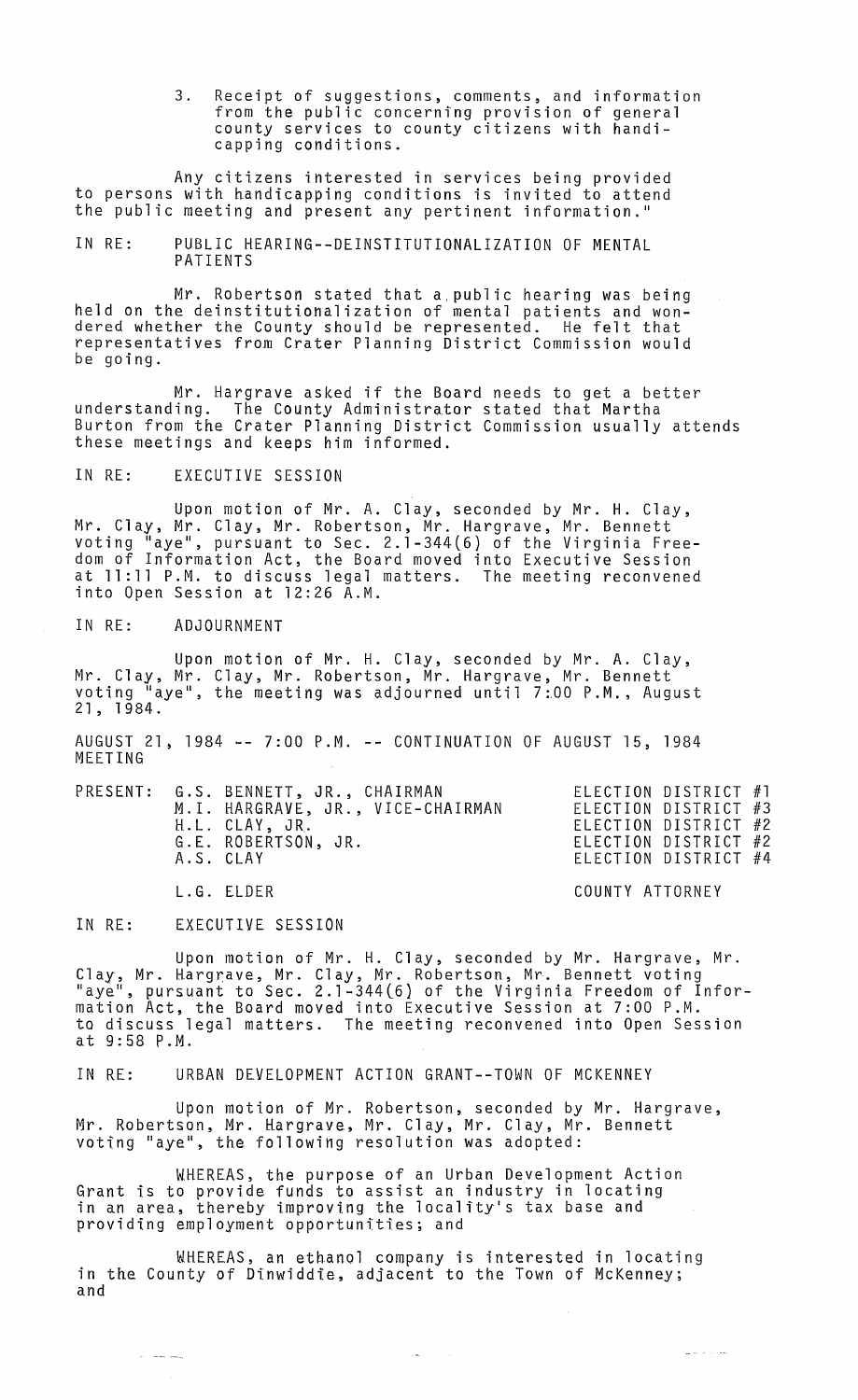WHEREAS, the ethanol company will be utilizing the water and sewer facilities located within the town limits of McKenney; and

WHEREAS, the Town of McKenney is eligible to apply for an Urban Development Action Grant;

NOW THEREFORE BE IT RESOLVED that the Board of Supervisors of Dinwiddie County, Virginia agrees to the following:

That the Town of McKenney file an application for Urban Development Action Grant funds in the amount of \$4,015,000;

2. That an agreement be made with the Town of McKenney to work out an arrangement for sharing the additional tax revenues that will be generated by the ethanol plant locating in the McKenney area, contingent upon approval of the Urban Development Action Grant;

3. That an agreement be made with the Town of McKenney to work out an arrangement to share the funds that would revert back to the Town as a result of the \$4,015,000 loan to the ethanol company, contingent upon approval of the Urban Development Action Grant;

4. That the County agrees to take responsibility for the total administration of the Urban Development Action Grant for the Town of McKenney.

IN RE: TOWN OF MCKENNEY--DISCUSSION OF FIRE TRUCK REPAIR

Mayor Chuck Mansfield advised the Board that one of the McKenney Fire Department fire trucks is out of service and needs extensive repair. He requested assistance from the Board of Supervisors in repairing the truck and/or buying a new one.

Fire Chief G.L. Abernathy stated that the department has two pumper units which serve the Town and the County. For the last four weeks, one unit has been out and they have been unable to find parts for it. The estimated cost of repair is \$10,000 to \$12,000.

Mr. Abernathy said that when he accepts the County's contribution, he feels responsible to respond in the County. Consequently, with one unit, that leaves the Town unprotected. He added that Old Hickory and Dinwiddie Fire Departments have been working with him to' *cover'* the station on such calls.

Mr. Abernathy indicated they need assistance from the County to replace the truck. It is a 153 model Ford and he felt county to replace the truck. It is a 55 model rord and he felt<br>it is beyond repair. He added that even if parts can be found,<br>the tank is rusty and in need of replacement.

Mr. Bennett stated that Ford had 'an older model truck completely rebuilt by Hayes Truck Service and were happy with it. Mr. Abernathy said that he heard the members had negative comments about it lately, and felt a·new one would be a better purchase.

Mr. A. Clay stated he felt Hayes Truck Service should look at it first. Mr. Hargrave agreed stating McKenney is like a county fire department, and the county has no money in the budget<br>for another fire truck this year.

Mr. Bennett asked if the Town was requesting participation by the County or a new truck. Mayor Mansfield stated whatever it takes to provide the service. He stated they had \$15,000 ever it takes to provide the scribed. He stated they had pis, The Board agreed that Hayes Truck Service should look at the truck first.

BOOK 8 PAGE 254 August 21, 1984

r 1 \_\_ -